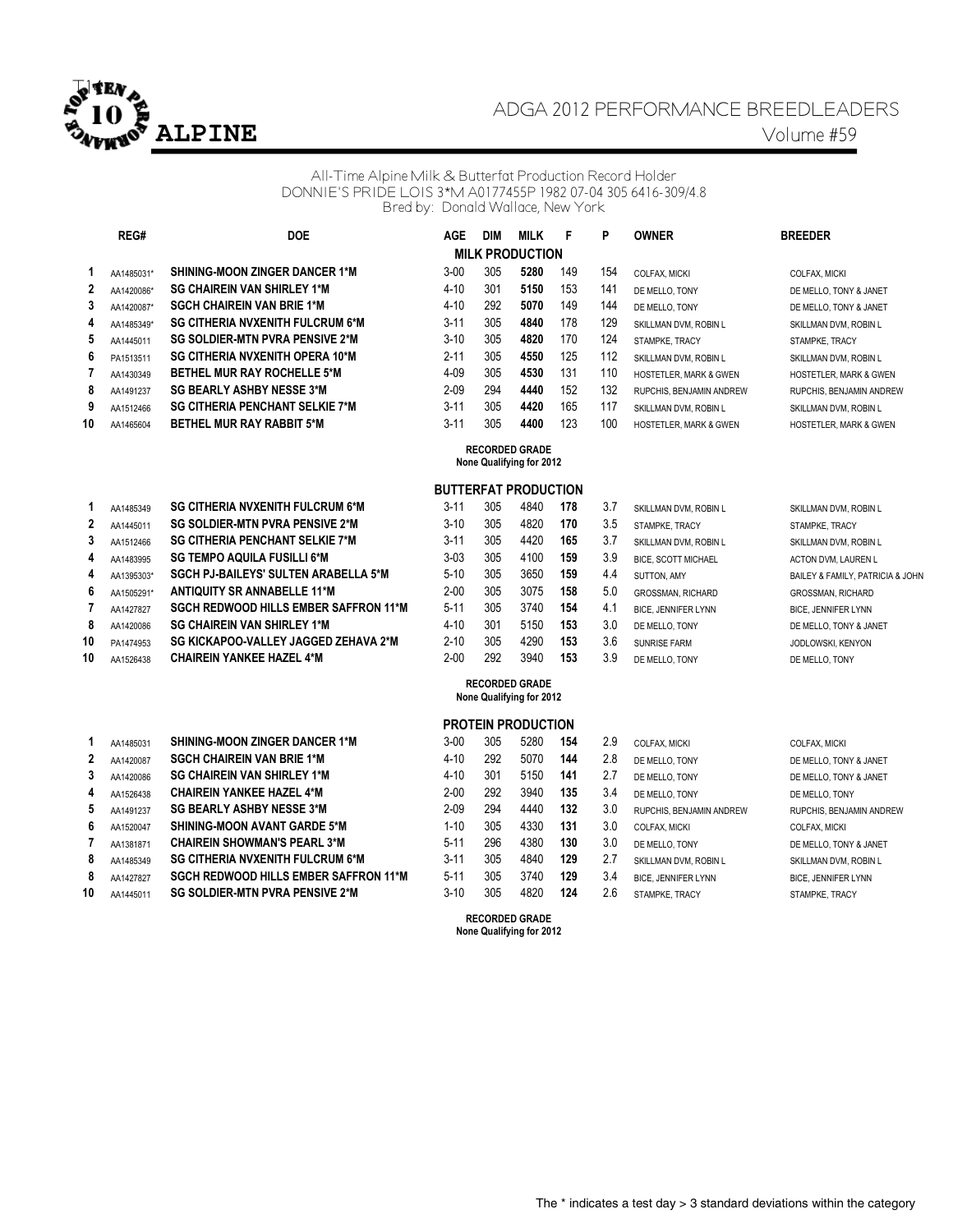

# ADGA 2012 PERFORMANCE BREEDLEADERS **LAMANCHA** Volume #59

All-Time LaMancha Milk Production Record Holder **TYLER MT. MAY'S PRISCILLA** 2\*M AL0618876 1991 05-00 253 5400-178/3.3-194/3.6 Bred by: Carol Sue Burdette, West Virginia

All-Time LaMancha Butterfat Production Record Holder SGCH OAKS WHISPER TAFFETA 3\*M PL1287007 2007 3-11 292-4720-292/6.2-164/3.5 Bred by: Sara A Stewart, Missouri

|                | REG#       | <b>DOE</b>                                     | <b>AGE</b> | <b>DIM</b> | <b>MILK</b>                 | F   | P   | <b>OWNER</b>            | <b>BREEDER</b>          |
|----------------|------------|------------------------------------------------|------------|------------|-----------------------------|-----|-----|-------------------------|-------------------------|
|                |            |                                                |            |            | <b>MILK PRODUCTION</b>      |     |     |                         |                         |
| 1              | PL1403854  | <b>SGCH LUCKY*STAR'S LOT XHIBIT 2*M</b>        | $4 - 10$   | 305        | 4030                        | 139 | 123 | HOY, JUDITH & DONALD    | HOY, JUDITH & DONALD    |
| $\sqrt{2}$     | PL1481753  | <b>SG LUCKY*STAR'S RY ZARAY 4*M</b>            | $2 - 10$   | 305        | 4020                        | 165 | 130 | HOY, JUDITH & DONALD    | HOY, JUDITH & DONALD    |
| 3              | AL1410578  | <b>SGCH HARMONY GOATS BROWN SUGAR 2*M</b>      | $4 - 11$   | 304        | 3990                        | 189 | 135 | SHIRLEY, SILVIA         | SHIRLEY, SILVIA         |
| 4              | PL1469847  | <b>SGCH RAINTREE OL CARAMEL SWIRL 3*M</b>      | $3 - 01$   | 305        | 3900                        | 139 | 122 | MACKE, DEBRA L          | MACKE, DEBRA L          |
| 5              | PL1398558  | <b>SGCH NOBLE-OAKS WR XQUISITE JENNA 3*M</b>   | $5 - 00$   | 305        | 3630                        | 119 | 94  | NOBLE, H LYNN           | NOBLE, H LYNN           |
| 6              | PL1452066  | <b>SGCH BARNOWL BOUCLE Q 4*M</b>               | $3 - 10$   | 304        | 3570                        | 143 | 120 | MACKE, DEBRA L          | LYONS, ARDIS K          |
| $\overline{7}$ | PL1482872  | SG LUCKY*STAR'S LOT ZAOYANG 5*M                | $2 - 11$   | 293        | 3540                        | 125 | 108 | MCCAMBRIDGE, DIANA      | HOY, JUDITH & DONALD    |
| 8              | PL1440402  | <b>SGCH TEMPO EVIANNA 9*M</b>                  | $3 - 11$   | 305        | 3480                        | 130 | 109 | ACTON DVM, LAUREN L     | ACTON DVM, LAUREN L     |
| 9              | PL1333880  | <b>SGCH LUCKY*STAR'S LOT VIVIAN 4*M</b>        | $6 - 10$   | 305        | 3410                        | 151 | 112 | HOY, JUDITH & DONALD    | HOY, JUDITH & DONALD    |
| 10             | PL1403982  | <b>SGCH FORREST-PRIDE SHE WILL CHARM U 5*M</b> | $5 - 00$   | 305        | 3400                        | 155 | 96  | FORREST, ANDREA         | FORREST, ANDREA & LUCAS |
|                |            |                                                |            |            | <b>RECORDED GRADE</b>       |     |     |                         |                         |
| 1              | GL1364341  | <b>SGCH HARMONY GOATS PEACHES N' CREAM 1*M</b> | $6 - 02$   | 304        | 2930                        | 130 | 117 | SHIRLEY, SILVIA         | SHIRLEY, SILVIA         |
| $\overline{2}$ | GL1506886  | <b>GCH AGAPE OAKS LOX REJOICE 2*M</b>          | $2 - 02$   | 283        | 2280                        | 82  | 71  | AGAPE OAKS              | <b>AGAPE OAKS</b>       |
|                |            |                                                |            |            | <b>BUTTERFAT PRODUCTION</b> |     |     |                         |                         |
| 1              | AL1410578* | <b>SGCH HARMONY GOATS BROWN SUGAR 2*M</b>      | $4 - 11$   | 304        | 3990                        | 189 | 4.7 | SHIRLEY, SILVIA         | SHIRLEY, SILVIA         |
| $\overline{2}$ | PL1481753  | <b>SG LUCKY*STAR'S RY ZARAY 4*M</b>            | $2 - 10$   | 305        | 4020                        | 165 | 4.1 | HOY, JUDITH & DONALD    | HOY, JUDITH & DONALD    |
| 3              | AL1145885* | <b>SGCH RAINTREE EROS COCO 1*M</b>             | $12 - 02$  | 268        | 2550                        | 157 | 6.2 | MACKE, DEBRA L          | MACKE, DEBRA L          |
| 4              | PL1403982  | <b>SGCH FORREST-PRIDE SHE WILL CHARM U 5*M</b> | $5-00$     | 305        | 3400                        | 155 | 4.6 | FORREST, ANDREA         | FORREST, ANDREA & LUCAS |
| 5              | PL1403852  | <b>SGCH LUCKY*STAR'S AV XIANG 4*M</b>          | $4 - 11$   | 305        | 3250                        | 152 | 4.7 | HOY, JUDITH & DONALD    | HOY, JUDITH & DONALD    |
| $6\phantom{a}$ | PL1333880  | <b>SGCH LUCKY*STAR'S LOT VIVIAN 4*M</b>        | $6 - 10$   | 305        | 3410                        | 151 | 4.4 | HOY, JUDITH & DONALD    | HOY, JUDITH & DONALD    |
| 7              | AL1296109* | <b>SGCH BARNOWL BUFFY 2*M</b>                  | $7-09$     | 304        | 3090                        | 149 | 4.8 | MACKE, DEBRA L          | LYONS, ARDIS K          |
| $\overline{7}$ | AL1314051* | <b>SG BARNOWL CURLIE Q 3*M</b>                 | $7-07$     | 304        | 2730                        | 149 | 5.5 | MACKE, DEBRA L          | LYONS, ARDIS K          |
| 9              | AL1365040* | <b>SGCH HARMONY GOATS TURQUOISE 1*M</b>        | $5 - 11$   | 304        | 3090                        | 146 | 4.7 | SHIRLEY, SILVIA         | SHIRLEY, SILVIA         |
| 10             | PL1452066  | <b>SGCH BARNOWL BOUCLE Q 4*M</b>               | $3 - 10$   | 304        | 3570                        | 143 | 4.0 | MACKE, DEBRA L          | LYONS, ARDIS K          |
|                |            |                                                |            |            | <b>RECORDED GRADE</b>       |     |     |                         |                         |
| 1              | GL1364341  | <b>SGCH HARMONY GOATS PEACHES N' CREAM 1*M</b> | $6 - 02$   | 304        | 2930                        | 130 | 4.4 | SHIRLEY, SILVIA         | SHIRLEY, SILVIA         |
| $\overline{2}$ | GL1506886  | <b>GCH AGAPE OAKS LOX REJOICE 2*M</b>          | $2 - 02$   | 283        | 2280                        | 82  | 3.6 | <b>AGAPE OAKS</b>       | AGAPE OAKS              |
|                |            |                                                |            |            | <b>PROTEIN PRODUCTION</b>   |     |     |                         |                         |
| 1              | AL1410578  | <b>SGCH HARMONY GOATS BROWN SUGAR 2*M</b>      | $4 - 11$   | 304        | 3990                        | 135 | 3.4 | SHIRLEY, SILVIA         | SHIRLEY, SILVIA         |
| $\overline{2}$ | PL1481753  | <b>SG LUCKY*STAR'S RY ZARAY 4*M</b>            | $2 - 10$   | 305        | 4020                        | 130 | 3.2 | HOY, JUDITH & DONALD    | HOY, JUDITH & DONALD    |
| 3              | PL1403854  | <b>SGCH LUCKY*STAR'S LOT XHIBIT 2*M</b>        | $4 - 10$   | 305        | 4030                        | 123 | 3.1 | HOY, JUDITH & DONALD    | HOY, JUDITH & DONALD    |
| 4              | PL1469847  | <b>SGCH RAINTREE OL CARAMEL SWIRL 3*M</b>      | $3 - 01$   | 305        | 3900                        | 122 | 3.1 | MACKE, DEBRA L          | MACKE, DEBRA L          |
| 5              | PL1452066  | <b>SGCH BARNOWL BOUCLE Q 4*M</b>               | $3 - 10$   | 304        | 3570                        | 120 | 3.4 | MACKE, DEBRA L          | LYONS, ARDIS K          |
| 6              | PL1333880  | <b>SGCH LUCKY*STAR'S LOT VIVIAN 4*M</b>        | $6 - 10$   | 305        | 3410                        | 112 | 3.3 | HOY, JUDITH & DONALD    | HOY, JUDITH & DONALD    |
| $\overline{7}$ | PL1440402  | <b>SGCH TEMPO EVIANNA 9*M</b>                  | $3 - 11$   | 305        | 3480                        | 109 | 3.1 | ACTON DVM, LAUREN L     | ACTON DVM, LAUREN L     |
| 8              | PL1482872  | <b>SG LUCKY*STAR'S LOT ZAOYANG 5*M</b>         | $2 - 11$   | 293        | 3540                        | 108 | 3.1 | MCCAMBRIDGE, DIANA      | HOY, JUDITH & DONALD    |
| 8              | PL1403852  | <b>SGCH LUCKY*STAR'S AV XIANG 4*M</b>          | $4 - 11$   | 305        | 3250                        | 108 | 3.3 | HOY, JUDITH & DONALD    | HOY, JUDITH & DONALD    |
| 10             | PL1460640  | <b>SGCH BLUE MOON RANCH NT YVANNA 4*M</b>      | $3-09$     | 285        | 3260                        | 101 | 3.1 | HITTNER, GLENN & SHARON | HITTNER, GLENN & SHARON |
|                |            |                                                |            |            | <b>RECORDED GRADE</b>       |     |     |                         |                         |
| 1              | GL1364341  | <b>SGCH HARMONY GOATS PEACHES N' CREAM 1*M</b> | $6-02$     | 304        | 2930                        | 117 | 4.0 | SHIRLEY, SILVIA         | SHIRLEY, SILVIA         |
| 2              | GL1506886  | <b>GCH AGAPE OAKS LOX REJOICE 2*M</b>          | $2 - 02$   | 283        | 2280                        | 71  | 3.1 | <b>AGAPE OAKS</b>       | <b>AGAPE OAKS</b>       |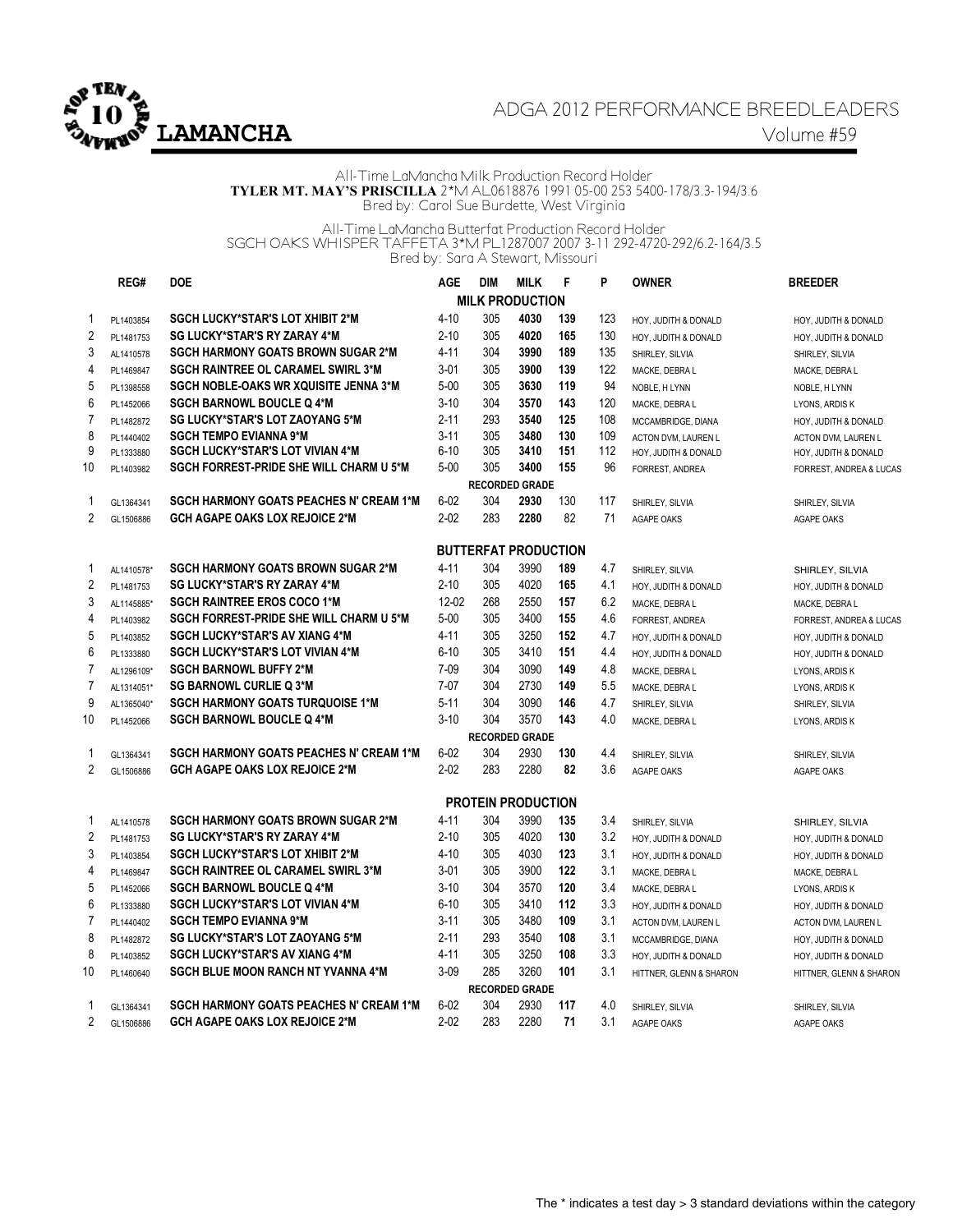

## ADGA 2012 PERFORMANCE BREEDLEADERS **NIGERIAN DWARF** Volume #59

All-Time NIGERIAN DWARF Milk Production Record Holder AGS JOBI FAWN 4\*M PD1360584 2006 03-10 305 1720-92/5.3-64/3.7 Bred by: Mrs. J B Jelke, Texas

All-Time NIGERIAN DWARF Butterfat Production Record Holder GCH CHENANGO-HILLS I P GODDESS 2\*M PD1374274 2012 05-10 305 1630-118/7.2-72/4.4 Bred by: David W Funk, New York

|                | REG#      | <b>DOE</b>                                     | <b>AGE</b>                  | <b>DIM</b> | <b>MILK</b>               | F   | P   | <b>OWNER</b>     | <b>BREEDER</b>         |
|----------------|-----------|------------------------------------------------|-----------------------------|------------|---------------------------|-----|-----|------------------|------------------------|
|                |           |                                                |                             |            | <b>MILK PRODUCTION</b>    |     |     |                  |                        |
| 1              | PD1374274 | <b>GCH CHENANGO-HILLS I P GODDESS 2*M</b>      | $5-10$                      | 305        | 1630                      | 118 | 72  | FUNK, DAVID W    | FUNK, DAVID W          |
| $\overline{2}$ | PD1437325 | <b>SG NC PROMISEDLAND DEVIANT SEVEN 3*M</b>    | 4-00                        | 305        | 1500                      | 88  | 57  | FOUST, JEREMY    | HARRELL, KEITH & MARIE |
| 3              | PD1426818 | <b>SGCH ROSASHARN HB GARI 4*M</b>              | 4-09                        | 305        | 1310                      | 76  | 50  | PETERSEN, ANNE   | PETERSEN, ANNE         |
| 4              | PD1438899 | <b>GCH HERRON HILL CJ CORA BELLE 1*M</b>       | 4-01                        | 299        | 1300                      | 81  | 57  | WEBSTER, WENDY R | <b>BRENNAN, MARY</b>   |
| 5              | PD1495035 | <b>SG JOBI AMELL 7*M</b>                       | 2-10                        | 305        | 1240                      | 61  | 39  | JELKE, MRS J B   | JELKE, MRS J B         |
| 6              | PD1538583 | <b>SG SUGAR MOON ZESTA 3*M</b>                 | $1 - 11$                    | 305        | 1210                      | 58  | 44  | PECK, SHARON A   | PECK, SHARON A         |
| $\overline{7}$ | PD1437338 | <b>SG NC PROMISEDLAND PALITA 3*M</b>           | $4 - 03$                    | 255        | 1150                      | 71  | 49  | PECK, SHARON A   | HARRELL, KEITH & MARIE |
| 8              | PD1540972 | <b>JOBI CLANCI 6*M</b>                         | $1 - 11$                    | 300        | 1140                      | 77  | 32  | JELKE, MRS J B   | JELKE, MRS J B         |
| 9              | PD1408124 | SGCH AGS URBAN ACRES SD BLUE BONNET 2*M        | $5 - 09$                    | 305        | 1110                      | 65  | 45  | WILLIAMS, JENA   | <b>WILLIAMS, JENA</b>  |
| 10             | PD1404383 | <b>GCH CHENANGO-HILLS BOUNCY TRIXIE 5*M</b>    | $5 - 00$                    | 291        | 1100                      | 55  | 50  | FUNK, DAVID W    | FUNK, DAVID W          |
|                |           |                                                | <b>BUTTERFAT PRODUCTION</b> |            |                           |     |     |                  |                        |
| 1              | PD1374274 | <b>GCH CHENANGO-HILLS I P GODDESS 2*M</b>      | $5 - 10$                    | 305        | 1630                      | 118 | 7.2 | FUNK, DAVID W    | FUNK, DAVID W          |
| $\mathbf{2}$   | PD1437325 | <b>SG NC PROMISEDLAND DEVIANT SEVEN 3*M</b>    | 4-00                        | 305        | 1500                      | 88  | 5.9 | FOUST, JEREMY    | HARRELL, KEITH & MARIE |
| 3              | PD1438899 | <b>GCH HERRON HILL CJ CORA BELLE 1*M</b>       | 4-01                        | 299        | 1300                      | 81  | 6.2 | WEBSTER, WENDY R | BRENNAN, MARY          |
| 4              | PD1540972 | <b>JOBI CLANCI 6*M</b>                         | $1 - 11$                    | 300        | 1140                      | 77  | 6.8 | JELKE, MRS J B   | JELKE, MRS J B         |
| 5              | PD1426818 | <b>SGCH ROSASHARN HB GARI 4*M</b>              | 4-09                        | 305        | 1310                      | 76  | 5.8 | PETERSEN, ANNE   | PETERSEN, ANNE         |
| 6              | PD1437338 | <b>SG NC PROMISEDLAND PALITA 3*M</b>           | 4-03                        | 255        | 1150                      | 71  | 6.2 | PECK. SHARON A   | HARRELL, KEITH & MARIE |
| 7              | PD1478620 | <b>SG URBAN ACRES WC CLEARBLUESUN 2*M</b>      | 2-11                        | 305        | 1080                      | 69  | 6.4 | WILLIAMS, JENA   | WILLIAMS, JENA         |
| 8              | PD1460388 | <b>SUGAR MOON CALYPSO 1*M</b>                  | $5 - 11$                    | 305        | 1090                      | 67  | 6.1 | PECK, SHARON A   | PECK, SHARON A         |
| 9              | PD1408124 | <b>SGCH AGS URBAN ACRES SD BLUE BONNET 2*M</b> | $5 - 09$                    | 305        | 1110                      | 65  | 5.9 | WILLIAMS, JENA   | WILLIAMS, JENA         |
| 10             | PD1495035 | <b>SG JOBI AMELL 7*M</b>                       | $2 - 10$                    | 305        | 1240                      | 61  | 4.9 | JELKE, MRS J B   | JELKE, MRS J B         |
|                |           |                                                |                             |            |                           |     |     |                  |                        |
|                |           |                                                |                             |            | <b>PROTEIN PRODUCTION</b> |     |     |                  |                        |
| 1              | PD1374274 | <b>GCH CHENANGO-HILLS I P GODDESS 2*M</b>      | $5 - 10$                    | 305        | 1630                      | 72  | 4.4 | FUNK. DAVID W    | FUNK. DAVID W          |
| 2              | PD1437325 | <b>SG NC PROMISEDLAND DEVIANT SEVEN 3*M</b>    | 4-00                        | 305        | 1500                      | 57  | 3.8 | FOUST, JEREMY    | HARRELL, KEITH & MARIE |
| $\mathbf{2}$   | PD1438899 | GCH HERRON HILL CJ CORA BELLE 1*M              | 4-01                        | 299        | 1300                      | 57  | 4.4 | WEBSTER, WENDY R | BRENNAN, MARY          |
| 4              | PD1426818 | <b>SGCH ROSASHARN HB GARI 4*M</b>              | 4-09                        | 305        | 1310                      | 50  | 3.8 | PETERSEN, ANNE   | PETERSEN, ANNE         |
| 4              | PD1404383 | <b>GCH CHENANGO-HILLS BOUNCY TRIXIE 5*M</b>    | $5 - 00$                    | 291        | 1100                      | 50  | 4.5 | FUNK. DAVID W    | FUNK, DAVID W          |
| 6              | PD1437338 | <b>SG NC PROMISEDLAND PALITA 3*M</b>           | 4-03                        | 255        | 1150                      | 49  | 4.3 | PECK, SHARON A   | HARRELL, KEITH & MARIE |
| 6              | PD1478620 | <b>SG URBAN ACRES WC CLEARBLUESUN 2*M</b>      | $2 - 11$                    | 305        | 1080                      | 49  | 4.5 | WILLIAMS, JENA   | WILLIAMS, JENA         |
| 8              | PD1408124 | <b>SGCH AGS URBAN ACRES SD BLUE BONNET 2*M</b> | $5 - 09$                    | 305        | 1110                      | 45  | 4.1 | WILLIAMS, JENA   | WILLIAMS, JENA         |
| 8              | PD1501890 | <b>SUGAR MOON SKY WITNESS 4*M</b>              | $2 - 09$                    | 252        | 960                       | 45  | 4.7 | PECK. SHARON A   | PECK. SHARON A         |
| 8              | PD1531812 | NC PROMISEDLAND RC ZYNGA 4*M                   | $2 - 01$                    | 305        | 960                       | 45  | 4.7 | PECK, SHARON A   | HARRELL, KEITH & MARIE |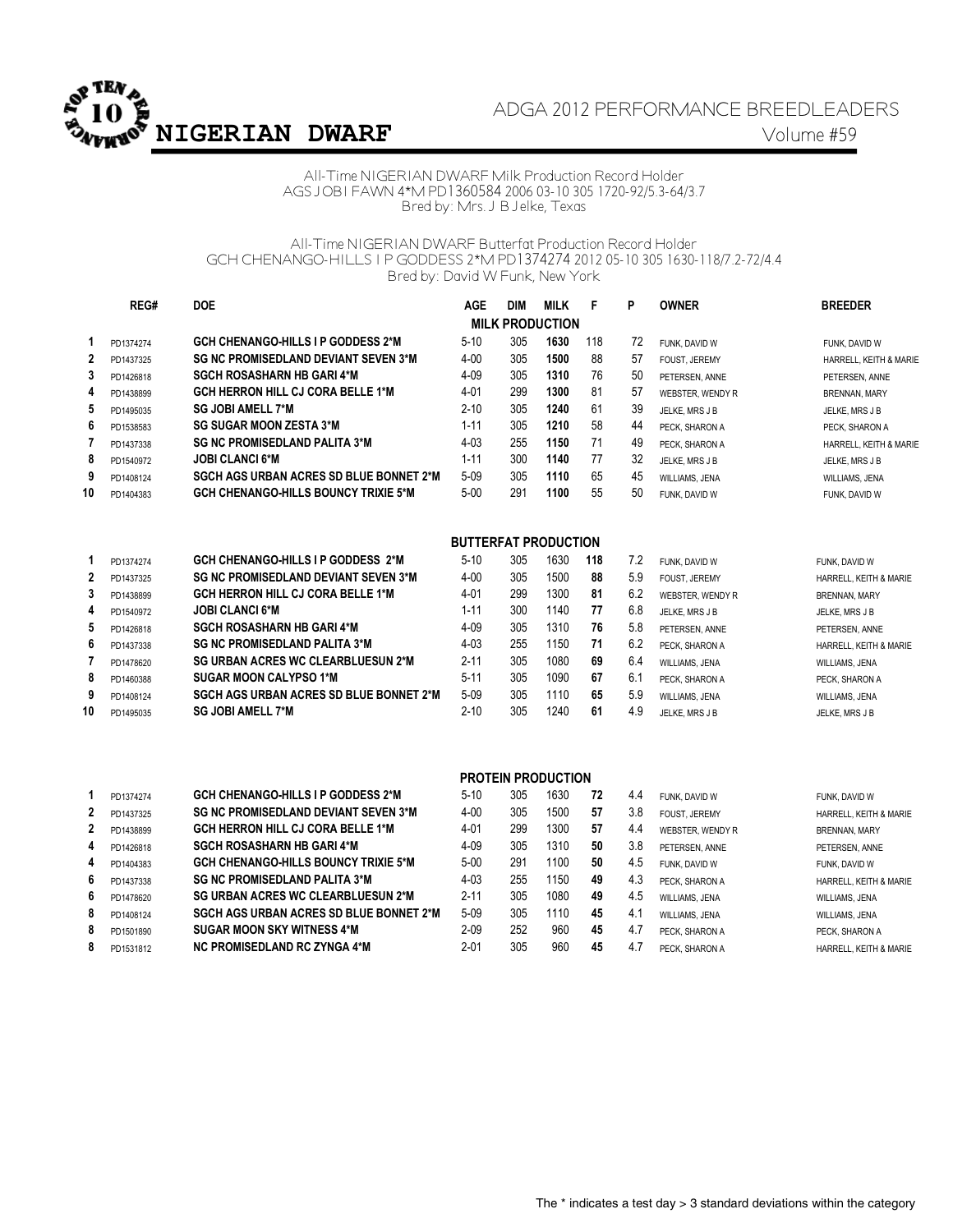

# ADGA 2012 PERFORMANCE BREEDLEADERS **NUBIAN** Volume #59

All-Time NUBIAN Milk Production Record Holder SG **SKYHILL'S ELISHA** 7\*M PN0904515 1996 02-09 302 5940-303/5.1-216/3.6 Bred by: Skyhill Farms, California

All-Time Nubian Butterfat Production Record Holder & All-Time Breed Butterfat Production Record Holder **PACEM FAUN'S FOLLY** 2\*M PN0324844 1984 4-02 304-5160-384/7.4 Bred by: Mr. & Mrs. Max C. Prinsen, Washington

|                  | REG#       | <b>DOE</b>                                   | <b>AGE</b> | <b>DIM</b>                  | <b>MILK</b>           | F   | P   | <b>OWNER</b>            | <b>BREEDER</b>          |
|------------------|------------|----------------------------------------------|------------|-----------------------------|-----------------------|-----|-----|-------------------------|-------------------------|
|                  |            |                                              |            | <b>MILK PRODUCTION</b>      |                       |     |     |                         |                         |
| 1                | PN1463733* | <b>GODDARD FARM MISTY 4*M</b>                | t          | 305                         | 3710                  | 133 | 131 | GODDARD, NOAH L & SUE A | GODDARD, NOAH L & SUE A |
| $\boldsymbol{2}$ | PN1488735  | <b>SGCH BLISSBERRY ROCK MY WORLD 3*M</b>     | $3-00$     | 305                         | 3640                  | 168 | 145 | KOEHN-WALBERG, SARA     | KOEHN-WALBERG, SARA     |
| 3                | PN1335449* | <b>GODDARD FARM RASPBERRY 3*M</b>            | $6 - 11$   | 305                         | 3620                  | 159 | 137 | GODDARD, NOAH L & SUE A | GODDARD, NOAH L & SUE A |
| 4                | PN1437214  | SG 2-G FARM BILOXI RIVER ISABELLE 4*M        | $3-10$     | 305                         | 3580                  | 135 | 116 | COOPER, JANET L         | COOPER, JANET L         |
| 5                | PN1463732* | <b>GODDARD FARM BLUSHING PENNY 3*M</b>       | 4-01       | 305                         | 3570                  | 138 | 129 | GODDARD, NOAH L & SUE A | GODDARD, NOAH L & SUE A |
| 6                | PN1511121  | <b>SGCH BLISSBERRY ROCKIN' GOOD TIME 3*M</b> | $2 - 01$   | 293                         | 3370                  | 162 | 129 | KOEHN-WALBERG, SARA     | KOEHN-WALBERG, SARA     |
| 7                | PN1411160  | <b>SGCH BLISSBERRY J ALIBI 4*M</b>           | $5 - 00$   | 297                         | 3360                  | 152 | 127 | KOEHN-WALBERG, SARA     | KOEHN-WALBERG, SARA     |
| 8                | PN1481379  | <b>SGCH BLISSBERRY MW VALENTINA 6*M</b>      | $3 - 00$   | 305                         | 3330                  | 153 | 132 | KOEHN-WALBERG, SARA     | KOEHN-WALBERG, SARA     |
| 9                | PN1415308  | <b>GCH BLISSBERRY FM VERA CRUZ 11*M</b>      | 4-11       | 305                         | 3280                  | 147 | 123 | KOEHN-WALBERG, SARA     | KOEHN-WALBERG, SARA     |
| 10               | PN1538639  | <b>SG 2-G FARM CA RAPHAEL 3*M</b>            | $1 - 10$   | 291                         | 3240                  | 141 | 111 | COOPER, JANET L         | COOPER, JANET L         |
|                  |            |                                              |            |                             | <b>RECORDED GRADE</b> |     |     |                         |                         |
| 1                | GN1416005  | <b>SG LAND OF HAVILAH SONADOR 1*M</b>        | $4 - 11$   | 294                         | 2580                  | 79  | 89  | MILLER, KRISTIE         | MILLER, KRISTIE         |
| $\overline{2}$   | GN1532074  | SG LAND OF HAVILAH DREAMOFLIBERTY 2*M        | $1 - 11$   | 305                         | 2160                  | 81  | 90  | MILLER, KRISTIE         | MILLER, KRISTIE         |
|                  |            |                                              |            |                             |                       |     |     |                         |                         |
|                  |            |                                              |            | <b>BUTTERFAT PRODUCTION</b> |                       |     |     |                         |                         |
| 1                | PN1488735  | <b>SGCH BLISSBERRY ROCK MY WORLD 3*M</b>     | $3 - 00$   | 305                         | 3640                  | 168 | 4.6 | KOEHN-WALBERG, SARA     | KOEHN-WALBERG, SARA     |
| $\mathbf 2$      | PN1511121  | <b>SGCH BLISSBERRY ROCKIN' GOOD TIME 3*M</b> | $2 - 01$   | 293                         | 3370                  | 162 | 4.8 | KOEHN-WALBERG, SARA     | KOEHN-WALBERG, SARA     |
| 3                | PN1335449  | <b>GODDARD FARM RASPBERRY 3*M</b>            | 6-11       | 305                         | 3620                  | 159 | 4.4 | GODDARD, NOAH L & SUE A | GODDARD, NOAH L & SUE A |
| 3                | PN1480474  | <b>SG LOT-O-PINES DELIGHT 4*M</b>            | $3 - 11$   | 305                         | 3160                  | 159 | 5.0 | PROBERT FAMILY, SCOTT   | STEINER, JENNIFER       |
| 5                | PN1481379  | <b>SGCH BLISSBERRY MW VALENTINA 6*M</b>      | $3 - 00$   | 305                         | 3330                  | 153 | 4.6 | KOEHN-WALBERG, SARA     | KOEHN-WALBERG, SARA     |
| 6                | PN1411160  | <b>SGCH BLISSBERRY J ALIBI 4*M</b>           | $5 - 00$   | 297                         | 3360                  | 152 | 4.5 | KOEHN-WALBERG, SARA     | KOEHN-WALBERG, SARA     |
| 6                | PN1500406  | <b>GODDARD FARM SPARKLE 5*M</b>              | $3-03$     | 305                         | 3180                  | 152 | 4.8 | GODDARD, NOAH L & SUE A | GODDARD, NOAH L & SUE A |
| 6                | PN1480089  | <b>GCH LAKESHORE MIRA'S EASTER LILY 6*M</b>  | $2 - 10$   | 305                         | 3110                  | 152 | 4.9 | TREDWAY-CARTER, MEGAN   | TREDWAY-CARTER, MEGAN   |
| 9                | PN1415308  | <b>GCH BLISSBERRY FM VERA CRUZ 11*M</b>      | $4 - 11$   | 305                         | 3280                  | 147 | 4.5 | KOEHN-WALBERG, SARA     | KOEHN-WALBERG, SARA     |
| 10               | PN1541082  | <b>SG PENNYROYAL PALOMA 4*M</b>              | $1 - 09$   | 305                         | 2830                  | 146 | 5.2 | CHANTERELLE, ELLEN      | CHANTERELLE, ELLEN      |
|                  |            |                                              |            |                             | <b>RECORDED GRADE</b> |     |     |                         |                         |
| 1                | GN1532074  | <b>SG LAND OF HAVILAH DREAMOFLIBERTY 2*M</b> | $1 - 11$   | 305                         | 2160                  | 81  | 3.8 | MILLER, KRISTIE         | MILLER, KRISTIE         |
| $\mathbf{2}$     | GN1416005  | <b>SG LAND OF HAVILAH SONADOR 1*M</b>        | $4 - 11$   | 294                         | 2580                  | 79  | 3.1 | MILLER, KRISTIE         | MILLER, KRISTIE         |
|                  |            |                                              |            | <b>PROTEIN PRODUCTION</b>   |                       |     |     |                         |                         |
| 1                | PN1488735  | <b>SGCH BLISSBERRY ROCK MY WORLD 3*M</b>     | $3 - 00$   | 305                         | 3640                  | 145 | 4.0 | KOEHN-WALBERG, SARA     | KOEHN-WALBERG, SARA     |
| $\mathbf{2}$     | PN1335449  | <b>GODDARD FARM RASPBERRY 3*M</b>            | $6 - 11$   | 305                         | 3620                  | 137 | 3.8 | GODDARD, NOAH L & SUE A | GODDARD, NOAH L & SUE A |
| 3                | PN1481379  | <b>SGCH BLISSBERRY MW VALENTINA 6*M</b>      | $3 - 00$   | 305                         | 3330                  | 132 | 4.0 | KOEHN-WALBERG, SARA     | KOEHN-WALBERG, SARA     |
| 4                | PN1463733  | <b>GODDARD FARM MISTY 4*M</b>                | $4 - 00$   | 305                         | 3710                  | 131 | 3.5 | GODDARD, NOAH L & SUE A | GODDARD, NOAH L & SUE A |
| 5                | PN1463732  | <b>GODDARD FARM BLUSHING PENNY 3*M</b>       | 4-01       | 305                         | 3570                  | 129 | 3.6 | GODDARD, NOAH L & SUE A | GODDARD, NOAH L & SUE A |
| 5                | PN1511121  | <b>SGCH BLISSBERRY ROCKIN' GOOD TIME 3*M</b> | $2 - 01$   | 293                         | 3370                  | 129 | 3.8 | KOEHN-WALBERG, SARA     | KOEHN-WALBERG, SARA     |
| $\overline{7}$   | PN1411160  | <b>SGCH BLISSBERRY J ALIBI 4*M</b>           | $5 - 00$   | 297                         | 3360                  | 127 | 3.8 | KOEHN-WALBERG, SARA     | KOEHN-WALBERG, SARA     |
| 8                | PN1415308  | <b>GCH BLISSBERRY FM VERA CRUZ 11*M</b>      | $4 - 11$   | 305                         | 3280                  | 123 | 3.8 | KOEHN-WALBERG, SARA     | KOEHN-WALBERG, SARA     |
| 8                | PN1410730  | <b>GCH BLISSBERRY SM VICTORIOUS 3*M</b>      | $4 - 11$   | 293                         | 3150                  | 123 | 3.9 | KOEHN-WALBERG, SARA     | KOEHN-WALBERG, SARA     |
| 10               | PN1500406  | <b>GODDARD FARM SPARKLE 5*M</b>              | $3 - 03$   | 305                         | 3180                  | 122 | 3.8 | GODDARD, NOAH L & SUE A | GODDARD, NOAH L & SUE A |
|                  |            |                                              |            |                             | <b>RECORDED GRADE</b> |     |     |                         |                         |
| 1                | GN1532074  | <b>SG LAND OF HAVILAH DREAMOFLIBERTY 2*M</b> | $1 - 11$   | 305                         | 2160                  | 90  | 4.2 | MILLER, KRISTIE         | MILLER, KRISTIE         |
| $\overline{2}$   | GN1416005  | <b>SG LAND OF HAVILAH SONADOR 1*M</b>        | $4 - 11$   | 294                         | 2580                  | 89  | 3.4 | MILLER, KRISTIE         | MILLER, KRISTIE         |
|                  |            |                                              |            |                             |                       |     |     |                         |                         |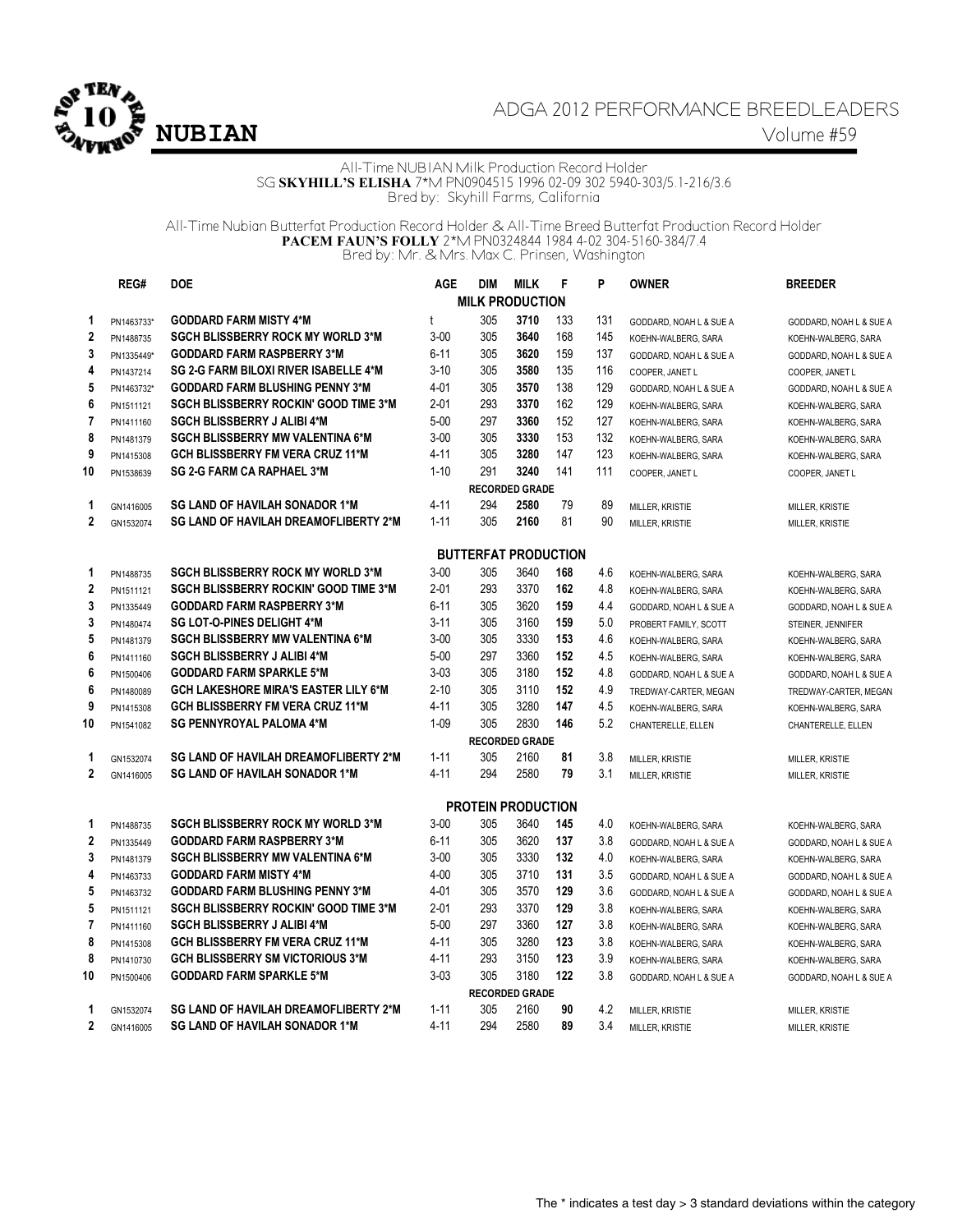

# ADGA 2012 PERFORMANCE BREEDLEADERS **OBERHASLI** Volume #59

#### All-Time OBERHASLI Milk & Butterfat Production Record Holder SGCH CATOICO SUMMER STORN 4\*M PB0935588 1997 03-00 304 4665-234/5.0-135/2.9 Bred by: Sam Midkiff, Texas

|                | REG#      | <b>DOE</b>                                   | AGE      | <b>DIM</b> | <b>MILK</b>            | F   | P   | <b>OWNER</b>             | <b>BREEDER</b>                  |
|----------------|-----------|----------------------------------------------|----------|------------|------------------------|-----|-----|--------------------------|---------------------------------|
|                |           |                                              |          |            | <b>MILK PRODUCTION</b> |     |     |                          |                                 |
|                | AB1435432 | <b>SGCH VANJUST TTRW YVONNE 2*M</b>          | $4 - 00$ | 299        | 3870                   | 168 | 111 | <b>GIACHINO, BRANDIC</b> | GIACHINO, BRANDI C              |
| $\overline{2}$ | AB1465564 | <b>SG HEATHERO MIDNIGHT HOUR 3*M</b>         | $3 - 10$ | 291        | 3400                   | 136 | 99  | <b>BONINI, JULIE</b>     | <b>BONINI, JULIE</b>            |
| 3              | AB1441343 | <b>GCH EARLY RISE ACRES PENNY 1*M</b>        | $3 - 10$ | 302        | 3110                   | 113 | 85  | STATTON, KOREY           | STATTON, KOREY                  |
| 4              | AB1451605 | <b>SGCH BUTTE CREEK'S ROCHELLE 1*M</b>       | $3-10$   | 305        | 3070                   | 117 | 106 | LOUIE. DANIEL JAMES      | LOUIE. DANIEL JAMES             |
| 5              | AB1524166 | <b>SG CALIFORNIA REMUS KACEY 5*M</b>         | $1 - 10$ | 304        | 2960                   | 102 | 82  | <b>GLOZER, KITREN</b>    | UNIVERSITY OF CALIFORNIA, DAVIS |
| 6              | AB1473608 | <b>TIVIO FARM OOH YAHTZEE 2*M</b>            | $3 - 00$ | 305        | 2950                   | 81  | 73  | KIRWAN, CAROLYN          | WHITE, KAYE                     |
|                | AB1528084 | <b>SG SWEET NIGHTINGALE GALA 1*M</b>         | $1 - 11$ | 286        | 2830                   | 93  | 88  | <b>GLOZER, KITREN</b>    | FRIEDBERG, SHANNON              |
| 8              | AB1515157 | <b>GCH RACHELSIE RUFFLES 3*M</b>             | $1 - 11$ | 285        | 2690                   | 115 | 74  | ANDERSON. ELSIE SHOPE    | ANDERSON, ELSIE SHOPE           |
| 8              | AB1519226 | <b>GCH DEVONSHIRE ACCLAIM TO FAME 1*M</b>    | $1 - 10$ | 305        | 2690                   | 100 | 80  | KENNELLEY, ELIZABETH D   | KENNELLEY, ELIZABETH D          |
| 10             | AB1389762 | <b>SGCH DEVONSHIRE HEART OF THE RIOT 9*M</b> | $5-09$   | 305        | 2670                   | 117 | 74  | KENNELLEY, ELIZABETH D   | KENNELLEY, ELIZABETH D          |

#### **RECORDED GRADE None Qualifying for 2012**

## **BUTTERFAT PRODUCTION**

|              | AB1435432  | <b>SGCH VANJUST TTRW YVONNE 2*M</b>           | $4 - 00$ | 299 | 3870 | 168 | 4.3 | GIACHINO, BRANDI C     | GIACHINO, BRANDI C              |
|--------------|------------|-----------------------------------------------|----------|-----|------|-----|-----|------------------------|---------------------------------|
| $\mathbf{2}$ | AB1465564  | <b>SG HEATHERO MIDNIGHT HOUR 3*M</b>          | $3 - 10$ | 291 | 3400 | 136 | 4.0 | <b>BONINI, JULIE</b>   | <b>BONINI, JULIE</b>            |
| 3            | AB1439865* | <b>SGCH DEVONSHIRE RH REMOTE STARDUST 3*M</b> | $4 - 02$ | 283 | 2000 | 119 | 6.0 | COVERT. JAMES W        | KENNELLEY, ELIZABETH            |
| 4            | AB1451605  | <b>SGCH BUTTE CREEK'S ROCHELLE 1*M</b>        | $3 - 10$ | 305 | 3070 | 117 | 3.8 | LOUIE. DANIEL JAMES    | LOUIE. DANIEL JAMES             |
| 4            | AB1389762  | <b>SGCH DEVONSHIRE HEART OF THE RIOT 9*M</b>  | $5-09$   | 305 | 2670 | 117 | 4.4 | KENNELLEY, ELIZABETH D | KENNELLEY, ELIZABETH D          |
| 6            | AB1515157  | <b>GCH RACHELSIE RUFFLES 3*M</b>              | $1 - 11$ | 285 | 2690 | 115 | 4.3 | ANDERSON. ELSIE SHOPE  | ANDERSON, ELSIE SHOPE           |
|              | AB1441343  | <b>GCH EARLY RISE ACRES PENNY 1*M</b>         | $3 - 10$ | 302 | 3110 | 113 | 3.6 | STATTON, KOREY         | STATTON, KOREY                  |
| 8            | AB1507894  | <b>SGCH TUTLELU ANNIELU 4*M</b>               | $2 - 00$ | 305 | 2630 | 107 | 4.1 | MILLS, VANESSA C       | TUTTLE, LUANN                   |
| 9            | AB1524166  | <b>SG CALIFORNIA REMUS KACEY 5*M</b>          | $1 - 10$ | 304 | 2960 | 102 | 3.4 | <b>GLOZER, KITREN</b>  | UNIVERSITY OF CALIFORNIA, DAVIS |
| 10           | AB1519226  | <b>GCH DEVONSHIRE ACCLAIM TO FAME 1*M</b>     | $1 - 10$ | 305 | 2690 | 100 | 3.7 | KENNELLEY, ELIZABETH D | KENNELLEY, ELIZABETH D          |

|              | AB1435432 | <b>SGCH VANJUST TTRW YVONNE 2*M</b>          | $4 - 00$ | 299 | 3870 | 111 | 2.9 | GIACHINO, BRANDI C     | GIACHINO, BRANDI C     |
|--------------|-----------|----------------------------------------------|----------|-----|------|-----|-----|------------------------|------------------------|
| $\mathbf{2}$ | AB1451605 | <b>SGCH BUTTE CREEK'S ROCHELLE 1*M</b>       | $3 - 10$ | 305 | 3070 | 106 | 3.5 | LOUIE. DANIEL JAMES    | LOUIE, DANIEL JAMES    |
| 3            | AB1465564 | <b>SG HEATHERO MIDNIGHT HOUR 3*M</b>         | $3 - 10$ | 291 | 3400 | 99  | 2.9 | <b>BONINI, JULIE</b>   | <b>BONINI, JULIE</b>   |
| 4            | AB1528084 | <b>SG SWEET NIGHTINGALE GALA 1*M</b>         | 1-11     | 286 | 2830 | 88  | 3.1 | <b>GLOZER, KITREN</b>  | FRIEDBERG, SHANNON     |
| 5            | AB1441343 | <b>GCH EARLY RISE ACRES PENNY 1*M</b>        | $3 - 10$ | 302 | 3110 | 85  | 2.7 | STATTON, KOREY         | STATTON, KOREY         |
| 6            | AB1524166 | <b>SG CALIFORNIA REMUS KACEY 5*M</b>         | $1 - 10$ | 304 | 2960 | 82  | 2.8 | <b>GLOZER, KITREN</b>  | UNIVERSITY OF CALIFORN |
|              | AB1519226 | <b>GCH DEVONSHIRE ACCLAIM TO FAME 1*M</b>    | 1-10     | 305 | 2690 | 80  | 3.0 | KENNELLEY, ELIZABETH D | KENNELLEY, ELIZABETH D |
| 8            | AB1507894 | <b>SGCH TUTLELU ANNIELU 4*M</b>              | $2 - 00$ | 305 | 2630 | 76  | 2.9 | MILLS, VANESSA C       | TUTTLE, LUANN          |
| 9            | AB1515157 | <b>GCH RACHELSIE RUFFLES 3*M</b>             | 1-11     | 285 | 2690 | 74  | 2.8 | ANDERSON. ELSIE SHOPE  | ANDERSON, ELSIE SHOPE  |
| 9            | AB1389762 | <b>SGCH DEVONSHIRE HEART OF THE RIOT 9*M</b> | $5-09$   | 305 | 2670 | 74  | 2.8 | KENNELLEY, ELIZABETH D | KENNELLEY, ELIZABETH D |

| $4 - 00$ | 299 | 3870 | 168 |
|----------|-----|------|-----|
| $3 - 10$ | 291 | 3400 | 136 |
| $4 - 02$ | 283 | 2000 | 119 |
| $3 - 10$ | 305 | 3070 | 117 |
| $5 - 09$ | 305 | 2670 | 117 |
| $1 - 11$ | 285 | 2690 | 115 |
| $3 - 10$ | 302 | 3110 | 113 |
| $2 - 00$ | 305 | 2630 | 107 |
| $1 - 10$ | 304 | 2960 | 102 |
| $1 - 10$ | 305 | 2690 | 100 |
|          |     |      |     |

| .O | <b>BONINI, JULIE</b>   |
|----|------------------------|
| .0 | <b>COVERT. JAMES W</b> |
| .8 | LOUIE. DANIEL JAMES    |
| 4  | KENNELLEY, ELIZABETH D |
| .3 | ANDERSON. ELSIE SHOPE  |
| .6 | STATTON, KOREY         |
| .1 | MILLS, VANESSA C       |
| 4  | <b>GLOZER, KITREN</b>  |
| 7  | KENNELLEY ELIZARETH D  |

| GIACHINO. BRANDI C            |
|-------------------------------|
| <b>BONINI. JULIE</b>          |
| KENNELLEY, ELIZABETH          |
| LOUIE. DANIEL JAMES           |
| KENNELLEY, ELIZABETH D        |
| ANDERSON, ELSIE SHOPE         |
| STATTON, KOREY                |
| TUTTLE, LUANN                 |
| UNIVERSITY OF CALIFORNIA. DAV |
| KENNELLEY, ELIZABETH D        |

| <b>RECORDED GRADE</b>    |  |  |  |  |  |  |  |  |
|--------------------------|--|--|--|--|--|--|--|--|
| None Qualifying for 2012 |  |  |  |  |  |  |  |  |
|                          |  |  |  |  |  |  |  |  |

### **PROTEIN PRODUCTION**

| $4 - 00$ | 299 | 3870 | 111 | 2.9 | GIACHINO, BRANDI C     | GIACHINO, BRANDI C              |
|----------|-----|------|-----|-----|------------------------|---------------------------------|
| $3 - 10$ | 305 | 3070 | 106 | 3.5 | LOUIE. DANIEL JAMES    | LOUIE, DANIEL JAMES             |
| $3 - 10$ | 291 | 3400 | 99  | 2.9 | BONINI, JULIE          | <b>BONINI, JULIE</b>            |
| $1 - 11$ | 286 | 2830 | 88  | 3.1 | <b>GLOZER, KITREN</b>  | FRIEDBERG, SHANNON              |
| $3 - 10$ | 302 | 3110 | 85  | 2.7 | STATTON, KOREY         | STATTON, KOREY                  |
| $1 - 10$ | 304 | 2960 | 82  | 2.8 | <b>GLOZER, KITREN</b>  | UNIVERSITY OF CALIFORNIA, DAVIS |
| $1 - 10$ | 305 | 2690 | 80  | 3.0 | KENNELLEY, ELIZABETH D | KENNELLEY, ELIZABETH D          |
| $2 - 00$ | 305 | 2630 | 76  | 2.9 | MILLS, VANESSA C       | TUTTLE, LUANN                   |
| $1 - 11$ | 285 | 2690 | 74  | 2.8 | ANDERSON, ELSIE SHOPE  | ANDERSON, ELSIE SHOPE           |
| 5-09     | 305 | 2670 | 74  | 28  | VENNELLEV ELIZADETLI D | VENNELLEV ELIZADETLI D          |

**RECORDED GRADE None Qualifying for 2012**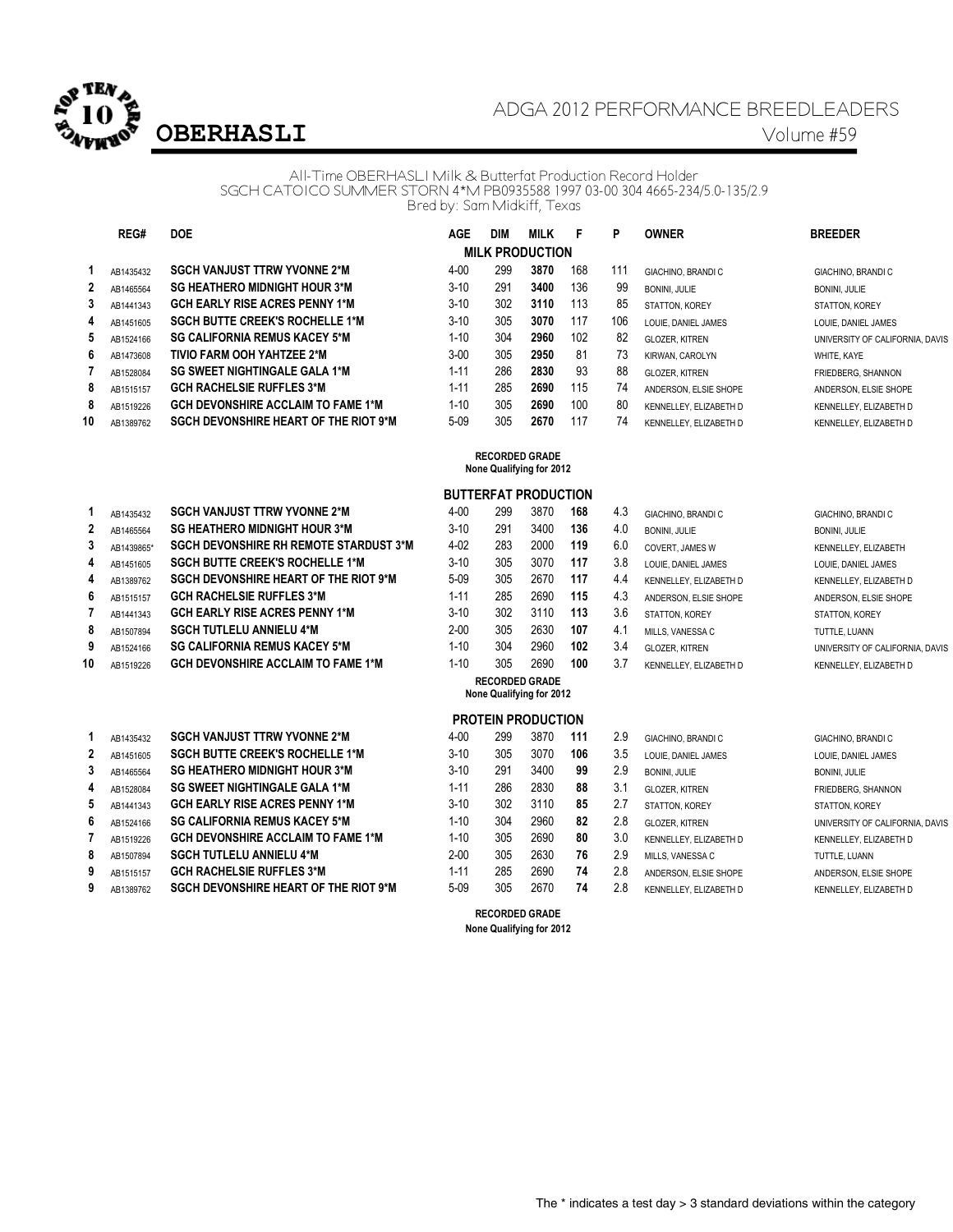

## ADGA 2012 PERFORMANCE BREEDLEADERS

#### All-Time SAANEN Milk Production Record Holder JC-**REED'S CLOVERHOOF HALEY** 2\*M AS0894085 1997 04-00 305 6571-168/2.6-162/2.5 Bred by: John & Colleen Reed, Oregon

All-Time SAANEN Butterfat Production Record Holder SGCH LION'S GATE WMV AFGANISTAN 7\*M AS1440547 2011 3-01 305 6080-255/4.2-193/3.2 Bred by: Paul & Charity Green, Wyoming

|                        | REG#                    | <b>DOE</b>                                    | <b>AGE</b> | DIM | <b>MILK</b>                 | F   | P   | <b>OWNER</b>                                           | <b>BREEDER</b>                                         |  |  |
|------------------------|-------------------------|-----------------------------------------------|------------|-----|-----------------------------|-----|-----|--------------------------------------------------------|--------------------------------------------------------|--|--|
| <b>MILK PRODUCTION</b> |                         |                                               |            |     |                             |     |     |                                                        |                                                        |  |  |
| $\mathbf{1}$           | AS1411192*              | <b>SG TRES AMIGO ALFONSO FENOM 1*M</b>        | $4 - 11$   | 305 | 5490                        | 148 | 147 | HAASS, LEE & JEANETTE                                  | ZIMMERMAN, RALPH & JOEL SMITH &<br><b>WILL IAGER</b>   |  |  |
| $\mathbf 2$            | AS1472605*              | <b>BAR NONE YESMAN'S WANDA 1*M</b>            | $2 - 11$   | 305 | 4510                        | 136 | 118 | MALAS, DEBORAH                                         | <b>WALTERS, ROBIN L</b>                                |  |  |
| 3                      | AS1450497*              | <b>SG CAPRIKORN RV YGERNE 12*M</b>            | $3 - 11$   | 269 | 4430                        | 129 | 120 | <b>CAPRIKORN FARMS</b>                                 | <b>CAPRIKORN FARMS</b>                                 |  |  |
| 4                      | AS1484252               | <b>SG SNOWFLAKE TRISTAN'S POLLY 2*M</b>       | $2 - 09$   | 305 | 4290                        | 109 | 114 | SNOWFLAKE                                              | SNOWFLAKE                                              |  |  |
| 5                      | AS1596114               | <b>SG COMPANEROS ECLIPSE VENICE 4*M</b>       | $2 - 01$   | 305 | 4260                        | 137 | 124 | <b>COMPANEROS DAIRY GOATS</b>                          | COMPANEROS DAIRY GOATS                                 |  |  |
| 6                      | AS1594809               | SG KAPRA VISTA SEE N'S BELIEVE N 10*M         | $1 - 10$   | 305 | 4160                        | 145 | 125 | HAASS. LEE & JEANETTE                                  | HAASS. LEE & JEANETTE                                  |  |  |
| $\overline{7}$         | AS1419733               | <b>SGCH DES-RUHIGESTELLE RIAH 9*M</b>         | $4 - 11$   | 305 | 4060                        | 126 | 110 | ACTON DVM, LAUREN L                                    | ACTON, MRS FERN L                                      |  |  |
| 8                      | AS1516686               | SG CAPRIKORN SNOW AQUAGIRL 4*M                | $1 - 10$   | 305 | 4050                        | 123 | 106 | <b>CAPRIKORN FARMS</b>                                 | <b>CAPRIKORN FARMS</b>                                 |  |  |
| 9                      | AS1522257               | SG KAPRA VISTA S NOT A WHISPER 5*M            | $3 - 09$   | 305 | 4010                        | 103 | 111 | HAASS, LEE & JEANETTE                                  | HAASS, LEE & JEANETTE                                  |  |  |
| 10                     | AS1509354               | <b>SG CAPRIKORN RENOV'S ZTARGATE 2*M</b>      | $2 - 09$   | 281 | 3990                        | 122 | 103 | <b>CAPRIKORN FARMS</b>                                 | <b>CAPRIKORN FARMS</b>                                 |  |  |
|                        |                         |                                               |            |     | <b>RECORDED GRADE</b>       |     |     |                                                        |                                                        |  |  |
| 1                      | GS1431195               | <b>SGCH CAPRIKORN WEALTH XTORT 2*M</b>        | $4 - 11$   | 272 | 4190                        | 134 | 108 | <b>CAPRIKORN FARMS</b>                                 | <b>CAPRIKORN FARMS</b>                                 |  |  |
| $\mathbf 2$            | GS1521691               | <b>ELDER CREEK PRINCESS GRACE 1*M</b>         | $3 - 00$   | 265 | 2670                        | 82  | 78  | <b>GREGG, ANGELIA</b>                                  | BEBB, REBECCA & KATHERINE                              |  |  |
|                        |                         |                                               |            |     |                             |     |     |                                                        |                                                        |  |  |
|                        |                         |                                               |            |     | <b>BUTTERFAT PRODUCTION</b> |     |     |                                                        |                                                        |  |  |
| 1                      | AS1556970*              | <b>SG WHEY-TO-GO TITANIA'S TRILLIUM 2*M</b>   | $1 - 02$   | 305 | 3480                        | 159 | 4.6 | O'CONNOR, RITA MAE                                     | O'CONNOR, RITA MAE                                     |  |  |
| $\mathbf 2$            | AS1411192               | <b>SG TRES AMIGO ALFONSO FENOM 1*M</b>        | $4 - 11$   | 305 | 5490                        | 148 | 2.7 |                                                        | ZIMMERMAN, RALPH & JOEL SMITH &                        |  |  |
| 3                      |                         | SG KAPRA VISTA SEE N'S BELIEVE N 10*M         | $1 - 10$   | 305 | 4160                        | 145 | 3.5 | HAASS, LEE & JEANETTE                                  | <b>WILL IAGER</b>                                      |  |  |
| 4                      | AS1594809<br>AS1504591  | <b>SG CAPRIKORN YELSON MEADOW ZEPHYR 11*M</b> | $3 - 00$   | 305 | 3830                        | 140 | 3.7 | HAASS, LEE & JEANETTE<br><b>CAPRIKORN FARMS</b>        | HAASS, LEE & JEANETTE<br><b>CAPRIKORN FARMS</b>        |  |  |
| 5                      |                         | <b>SG COMPANEROS ECLIPSE VENICE 4*M</b>       | $2 - 01$   | 305 | 4260                        | 137 | 3.2 |                                                        |                                                        |  |  |
| $6\phantom{1}6$        | AS1596114<br>AS1472605  | <b>BAR NONE YESMAN'S WANDA 1*M</b>            | $2 - 11$   | 305 | 4510                        | 136 | 3.0 | <b>COMPANEROS DAIRY GOATS</b>                          | COMPANEROS DAIRY GOATS                                 |  |  |
| $\overline{7}$         | AS1395659               | <b>SGCH COMPANEROS STAND OUT CAPRICE 7*M</b>  | $6 - 02$   | 305 | 3880                        | 134 | 3.5 | MALAS, DEBORAH<br><b>COMPANEROS DAIRY GOATS</b>        | <b>WALTERS, ROBIN L</b><br>COMPANEROS DAIRY GOATS      |  |  |
| 8                      | AS1560476               | <b>SG COMPANEROS FOXY JEM 10*M</b>            | $1 - 11$   | 305 | 3700                        | 131 | 3.5 | COMPANEROS DAIRY GOATS                                 |                                                        |  |  |
| 9                      | AS1450497               | <b>SG CAPRIKORN RV YGERNE 12*M</b>            | $3 - 11$   | 269 | 4430                        | 129 | 2.9 | <b>CAPRIKORN FARMS</b>                                 | COMPANEROS DAIRY GOATS                                 |  |  |
| 10                     | AS1419733               | <b>SGCH DES-RUHIGESTELLE RIAH 9*M</b>         | $4 - 11$   | 305 | 4060                        | 126 | 3.1 | ACTON DVM, LAUREN L                                    | <b>CAPRIKORN FARMS</b>                                 |  |  |
| 10                     | AS1510198               | <b>SG CAPRIKORN ZURICH AMBER 6*M</b>          | $1 - 10$   | 305 | 3800                        | 126 | 3.3 | <b>CAPRIKORN FARMS</b>                                 | ACTON, MRS FERN L<br><b>CAPRIKORN FARMS</b>            |  |  |
|                        |                         |                                               |            |     | <b>RECORDED GRADE</b>       |     |     |                                                        |                                                        |  |  |
| 1                      | GS1431195               | <b>SGCH CAPRIKORN WEALTH XTORT 2*M</b>        | $4 - 11$   | 272 | 4190                        | 134 | 3.2 | <b>CAPRIKORN FARMS</b>                                 | <b>CAPRIKORN FARMS</b>                                 |  |  |
| $\overline{2}$         | GS1521691               | <b>ELDER CREEK PRINCESS GRACE 1*M</b>         | $3 - 00$   | 265 | 2670                        | 82  | 3.1 | GREGG, ANGELIA                                         | BEBB, REBECCA & KATHERINE                              |  |  |
|                        |                         |                                               |            |     |                             |     |     |                                                        |                                                        |  |  |
|                        |                         |                                               |            |     | <b>PROTEIN PRODUCTION</b>   |     |     |                                                        |                                                        |  |  |
| 1                      | AS1411192               | <b>SG TRES AMIGO ALFONSO FENOM 1*M</b>        | $4 - 11$   | 305 | 5490                        | 147 | 2.7 |                                                        | ZIMMERMAN, RALPH & JOEL SMITH &                        |  |  |
| $\mathbf{2}$           |                         | SG KAPRA VISTA SEE N'S BELIEVE N 10*M         | $1 - 10$   | 305 | 4160                        | 125 | 3.0 | HAASS, LEE & JEANETTE                                  | <b>WILL IAGER</b>                                      |  |  |
| 3                      | AS1594809<br>AS1596114  | <b>SG COMPANEROS ECLIPSE VENICE 4*M</b>       | $2 - 01$   | 305 | 4260                        | 124 | 2.9 | HAASS, LEE & JEANETTE<br><b>COMPANEROS DAIRY GOATS</b> | HAASS, LEE & JEANETTE<br><b>COMPANEROS DAIRY GOATS</b> |  |  |
| 4                      | AS1450497               | <b>SG CAPRIKORN RV YGERNE 12*M</b>            | $3 - 11$   | 269 | 4430                        | 120 | 2.7 |                                                        |                                                        |  |  |
| 5                      | AS1472605               | <b>BAR NONE YESMAN'S WANDA 1*M</b>            | $2 - 11$   | 305 | 4510                        | 118 | 2.6 | <b>CAPRIKORN FARMS</b>                                 | <b>CAPRIKORN FARMS</b>                                 |  |  |
| 6                      |                         | <b>SG SNOWFLAKE TRISTAN'S POLLY 2*M</b>       | $2 - 09$   | 305 | 4290                        | 114 | 2.7 | MALAS, DEBORAH                                         | <b>WALTERS, ROBIN L</b>                                |  |  |
| 6                      | AS1484252               | <b>SG CAPRIKORN YELSON MEADOW ZEPHYR 11*M</b> | $3 - 00$   | 305 | 3830                        | 114 | 3.0 | SNOWFLAKE                                              | SNOWFLAKE                                              |  |  |
| 8                      | AS1504591<br>AS1556970* | SG WHEY-TO-GO TITANIA'S TRILLIUM 2*M          | $1 - 02$   | 305 | 3480                        | 112 | 3.2 | <b>CAPRIKORN FARMS</b>                                 | <b>CAPRIKORN FARMS</b>                                 |  |  |
| 10                     |                         | <b>SG KAPRA VISTA S NOT A WHISPER 5*M</b>     | $3 - 09$   | 305 | 4010                        | 111 | 2.8 | O'CONNOR, RITA MAE                                     | O'CONNOR, RITA MAE                                     |  |  |
| 10                     | AS1522257               | <b>SG COMPANEROS FOXY JEM 10*M</b>            | $1 - 11$   | 305 | 3700                        | 111 | 3.0 | HAASS. LEE & JEANETTE                                  | HAASS. LEE & JEANETTE                                  |  |  |
|                        | AS1560476               |                                               |            |     | <b>RECORDED GRADE</b>       |     |     | <b>COMPANEROS DAIRY GOATS</b>                          | <b>COMPANEROS DAIRY GOATS</b>                          |  |  |
| 1                      |                         | <b>SGCH CAPRIKORN WEALTH XTORT 2*M</b>        | $4 - 11$   | 272 | 4190                        | 108 | 2.6 |                                                        |                                                        |  |  |
| $\mathbf 2$            | GS1431195               | ELDER CREEK PRINCESS GRACE 1*M                | $3 - 00$   | 265 | 2670                        | 78  | 2.9 | <b>CAPRIKORN FARMS</b>                                 | <b>CAPRIKORN FARMS</b>                                 |  |  |
|                        | GS1521691               |                                               |            |     |                             |     |     | <b>GREGG, ANGELIA</b>                                  | BEBB, REBECCA & KATHERINE                              |  |  |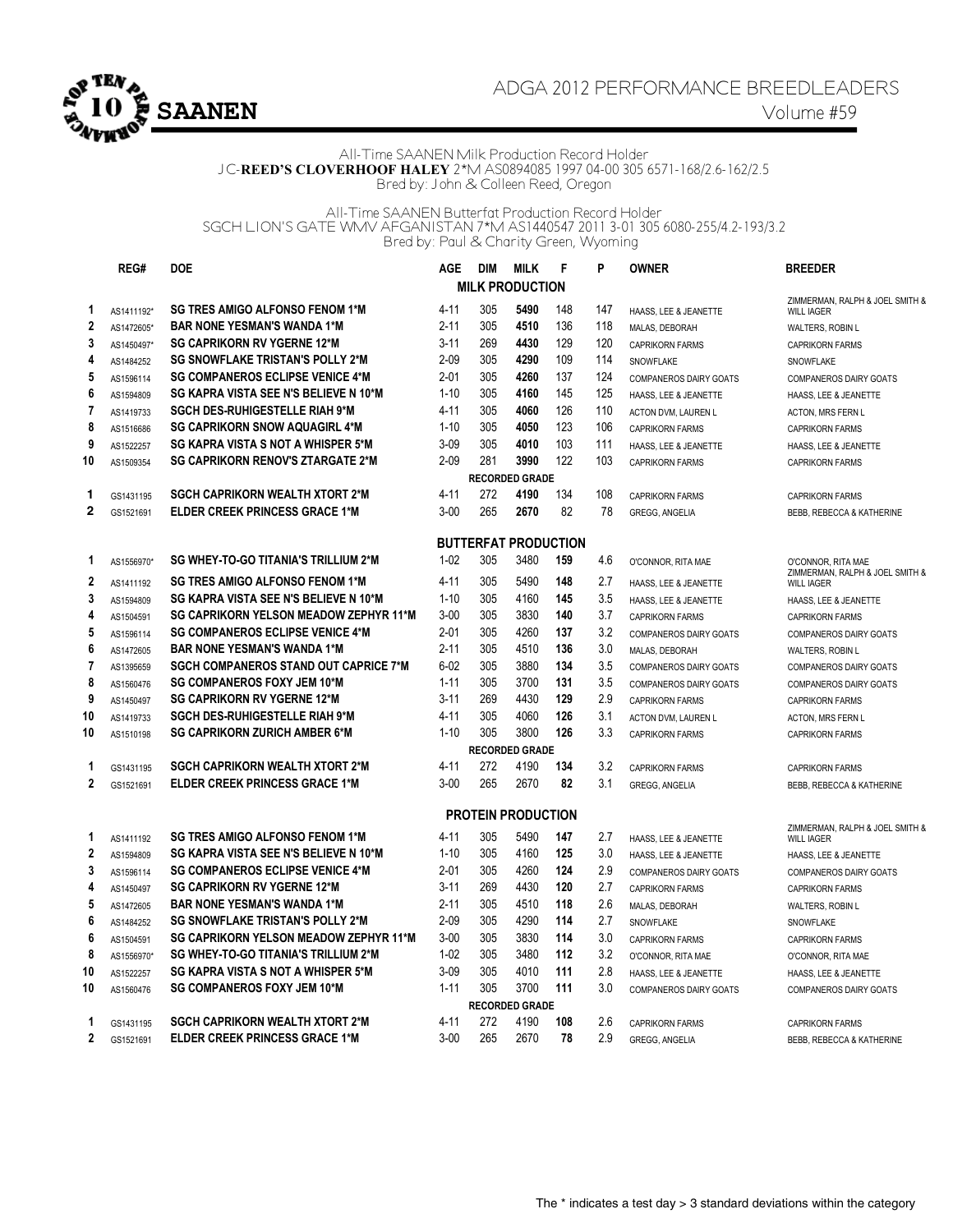

# ADGA 2012 PERFORMANCE BREEDLEADERS

#### All-Time SABLE Milk & Butterfat Production Record Holder SG CAPRICORN-GENETICS CATHY 1\*M AC1253232 2005 02-11 305 4230-133/3.1-118/2.8 Bred by: Lorraine Kryle, New Mexico

|    | REG#                   | <b>DOE</b>                                     | <b>AGE</b> | <b>DIM</b> | <b>MILK</b>                                       | F   | P   | <b>OWNER</b>                    | <b>BREEDER</b>                  |  |  |  |  |
|----|------------------------|------------------------------------------------|------------|------------|---------------------------------------------------|-----|-----|---------------------------------|---------------------------------|--|--|--|--|
|    | <b>MILK PRODUCTION</b> |                                                |            |            |                                                   |     |     |                                 |                                 |  |  |  |  |
| 1  | AC1457685              | <b>SG TALACHE'S SOTO 7*M</b>                   | $4 - 09$   | 297        | 3170                                              | 86  | 84  | LLOYD, SHANNAN                  | LLOYD, SHANNAN                  |  |  |  |  |
| 2  | AC1492605              | <b>TALACHE'S SENECA 7*M</b>                    | $2 - 09$   | 305        | 3130                                              | 107 | 83  | LLOYD, SHANNAN                  | LLOYD, SHANNAN                  |  |  |  |  |
| 3  | AC1479715              | GCH KLISSE'S KBBJ SNICKERS 10*M                | $3 - 00$   | 302        | 2680                                              | 92  | 74  | FOSTER, KLISSE                  | FOSTER, KLISSE                  |  |  |  |  |
| 4  | AC1456738              | <b>SGCH KLISSE'S NSNN CARILLON OF HOPE 7*M</b> | $3-09$     | 261        | 2610                                              | 83  | 68  | FOSTER & FAMILY, BRUCE & KLISSE | FOSTER & FAMILY, BRUCE & KLISSE |  |  |  |  |
| 5  | AC1408398              | GCH KLISSE'S KOOH CHOCOLATECUPCAKE 9*M         | $4 - 11$   | 291        | 2590                                              | 77  | 73  | <b>FOSTER, KLISSE</b>           | FOSTER, KLISSE                  |  |  |  |  |
| 6  | AC1520958              | <b>TALACHE'S SELMA 8*M</b>                     | $1 - 09$   | 305        | 2560                                              | 98  | 74  | LLOYD, SHANNAN                  | LLOYD, SHANNAN                  |  |  |  |  |
| 7  | AC1513299              | <b>KLISSE'S TE DAPHNE BERRY 7*M</b>            | $1 - 11$   | 277        | 2530                                              | 91  | 70  | FOSTER, CARY                    | FOSTER, CARY                    |  |  |  |  |
| 8  | AC1543957              | <b>KLISSE'S KMOH TRILL OF HOPE 8*M</b>         | $1 - 11$   | 305        | 2440                                              | 86  | 70  | FOSTER & FAMILY, BRUCE & KLISSE | FOSTER & FAMILY, BRUCE & KLISSE |  |  |  |  |
| 9  | AC1367338              | <b>SGCH KLISSE'S AOGAR OREO 9*M</b>            | $6 - 02$   | 236        | 2420                                              | 68  | 59  | FOSTER, KLISSE                  | FOSTER & FAMILY, BRUCE & KLISSE |  |  |  |  |
| 10 | AC1439179              | <b>GCH JOASH TE JAVABERRY 7*M</b>              | $4 - 00$   | 271        | 2350                                              | 91  | 71  | HAUSMAN, ELSIE K                | HAUSMAN, ELSIE K                |  |  |  |  |
|    |                        |                                                |            |            | <b>RECORDED GRADE</b>                             |     |     |                                 |                                 |  |  |  |  |
|    |                        |                                                |            |            | None Qualifying for 2012                          |     |     |                                 |                                 |  |  |  |  |
|    |                        |                                                |            |            | <b>BUTTERFAT PRODUCTION</b>                       |     |     |                                 |                                 |  |  |  |  |
| 1  | AC1492605              | <b>TALACHE'S SENECA 7*M</b>                    | $2 - 09$   | 305        | 3130                                              | 107 | 3.4 | LLOYD, SHANNAN                  | LLOYD, SHANNAN                  |  |  |  |  |
| 2  | AC1520958              | <b>TALACHE'S SELMA 8*M</b>                     | $1 - 09$   | 305        | 2560                                              | 98  | 3.8 | LLOYD, SHANNAN                  | LLOYD, SHANNAN                  |  |  |  |  |
| 3  | AC1479715              | GCH KLISSE'S KBBJ SNICKERS 10*M                | $3 - 00$   | 302        | 2680                                              | 92  | 3.4 | FOSTER, KLISSE                  | FOSTER, KLISSE                  |  |  |  |  |
| 4  | AC1513299              | <b>KLISSE'S TE DAPHNE BERRY 7*M</b>            | $1 - 11$   | 277        | 2530                                              | 91  | 3.6 | FOSTER, CARY                    | FOSTER, CARY                    |  |  |  |  |
| 4  | AC1439179              | <b>GCH JOASH TE JAVABERRY 7*M</b>              | $4 - 00$   | 271        | 2350                                              | 91  | 3.9 | HAUSMAN, ELSIE K                | HAUSMAN, ELSIE K                |  |  |  |  |
| 6  | AC1457685              | <b>SG TALACHE'S SOTO 7*M</b>                   | $4 - 09$   | 297        | 3170                                              | 86  | 2.7 | LLOYD, SHANNAN                  | LLOYD, SHANNAN                  |  |  |  |  |
| 6  | AC1543957              | <b>KLISSE'S KMOH TRILL OF HOPE 8*M</b>         | $1 - 11$   | 305        | 2440                                              | 86  | 3.5 | FOSTER & FAMILY, BRUCE & KLISSE | FOSTER & FAMILY, BRUCE & KLISSE |  |  |  |  |
| 6  | PC1484692              | KLISSE'S KLOH CHOCOLATETRUFFLE 11*M            | $2 - 10$   | 271        | 2320                                              | 86  | 3.7 | HAUSMAN, ELSIE K                | FOSTER & FAMILY, BRUCE & KLISSE |  |  |  |  |
| 9  | AC1456738              | <b>SGCH KLISSE'S NSNN CARILLON OF HOPE 7*M</b> | $3 - 09$   | 261        | 2610                                              | 83  | 3.2 | FOSTER & FAMILY, BRUCE & KLISSE | FOSTER & FAMILY, BRUCE & KLISSE |  |  |  |  |
| 10 | AC1541628              | <b>SG PLEASANT-GROVE ATTACK GOWN 1*M</b>       | $1 - 11$   | 227        | 2270                                              | 79  | 3.5 | WINN, ERMA M                    | KOOPMANN, CRAIG                 |  |  |  |  |
|    |                        |                                                |            |            | <b>RECORDED GRADE</b><br>None Qualifying for 2012 |     |     |                                 |                                 |  |  |  |  |
|    |                        |                                                |            |            | <b>PROTEIN PRODUCTION</b>                         |     |     |                                 |                                 |  |  |  |  |
| 1  | AC1457685              | <b>SG TALACHE'S SOTO 7*M</b>                   | $4 - 09$   | 297        | 3170                                              | 84  | 2.6 | LLOYD, SHANNAN                  | LLOYD, SHANNAN                  |  |  |  |  |
| 2  | AC1492605              | <b>TALACHE'S SENECA 7*M</b>                    | $2 - 09$   | 305        | 3130                                              | 83  | 2.7 | LLOYD, SHANNAN                  | LLOYD, SHANNAN                  |  |  |  |  |
| 3  | AC1479715              | GCH KLISSE'S KBBJ SNICKERS 10*M                | $3-00$     | 302        | 2680                                              | 74  | 2.8 | FOSTER, KLISSE                  | FOSTER, KLISSE                  |  |  |  |  |
| 3  | AC1520958              | <b>TALACHE'S SELMA 8*M</b>                     | $1 - 09$   | 305        | 2560                                              | 74  | 2.9 | LLOYD, SHANNAN                  | LLOYD, SHANNAN                  |  |  |  |  |
| 5  | AC1408398              | <b>GCH KLISSE'S KOOH CHOCOLATECUPCAKE 9*M</b>  | $4 - 11$   | 291        | 2590                                              | 73  | 2.8 | FOSTER, KLISSE                  | FOSTER, KLISSE                  |  |  |  |  |
| 6  | AC1439179              | <b>GCH JOASH TE JAVABERRY 7*M</b>              | $4 - 00$   | 271        | 2350                                              | 71  | 3.0 | HAUSMAN, ELSIE K                | HAUSMAN, ELSIE K                |  |  |  |  |
| 6  | PC1484692              | KLISSE'S KLOH CHOCOLATETRUFFLE 11*M            | $2 - 10$   | 271        | 2320                                              | 71  | 3.1 | HAUSMAN, ELSIE K                | FOSTER & FAMILY, BRUCE & KLISSE |  |  |  |  |
| 9  | AC1513299              | <b>KLISSE'S TE DAPHNE BERRY 7*M</b>            | $1 - 11$   | 277        | 2530                                              | 70  | 2.8 | FOSTER, CARY                    | FOSTER, CARY                    |  |  |  |  |
| 9  | AC1543957              | <b>KLISSE'S KMOH TRILL OF HOPE 8*M</b>         | $1 - 11$   | 305        | 2440                                              | 70  | 2.9 | FOSTER & FAMILY, BRUCE & KLISSE | FOSTER & FAMILY, BRUCE & KLISSE |  |  |  |  |
| 10 | AC1456738              | SGCH KLISSE'S NSNN CARILLON OF HOPE 7*M        | 3-09       | 261        | 2610                                              | 68  | 2.6 | FOSTER & FAMILY, BRUCE & KLISSE | FOSTER & FAMILY, BRUCE & KLISSE |  |  |  |  |

**RECORDED GRADE None Qualifying for 2012**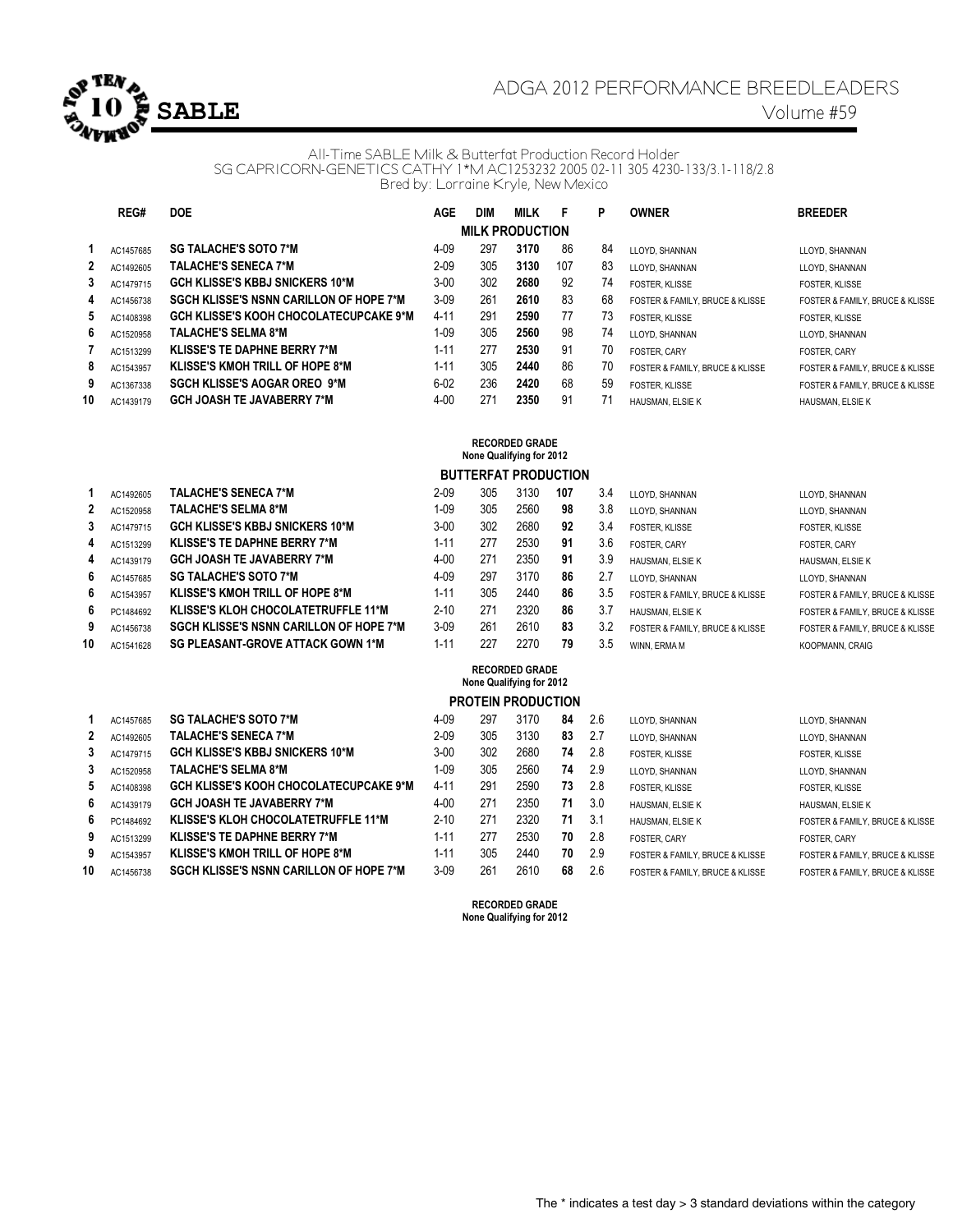

# ADGA 2012 PERFORMANCE BREED LEADERS **TOGGENBURG** Volume #59

All-Time TOGGENBURG Milk & Butterfat Production Record Holder & All-Time Breed Milk Production Record Holder SGCH WESTERN-ACRES ZEPHYR ROSEMARY 4\*M AT0926741 1997 03-01 305 7965-312/3.9-240/3.0 Bred by: Katrina Kay Western, Texas

|                        | REG#      | <b>DOE</b>                                  | <b>AGE</b> | <b>DIM</b> | <b>MILK</b>                                       | F   | P   | <b>OWNER</b>                   | <b>BREEDER</b>                 |  |  |
|------------------------|-----------|---------------------------------------------|------------|------------|---------------------------------------------------|-----|-----|--------------------------------|--------------------------------|--|--|
| <b>MILK PRODUCTION</b> |           |                                             |            |            |                                                   |     |     |                                |                                |  |  |
| 1                      | PT1421675 | SG WHISPERING*HOPE BM TAFFETA 3*M           | $4 - 11$   | 305        | 4060                                              | 138 | 101 | BURGESS-NELSON, EVELINA EILEEN | BURGESS-NELSON, EVELINA EILEEN |  |  |
| 2                      | AT1439531 | <b>GCH BRACKETT'S SUNBURST MOONSTER 3*M</b> | $3 - 11$   | 305        | 3850                                              | 100 | 91  | <b>BRACKETT, KIKI</b>          | <b>BRACKETT, KIKI</b>          |  |  |
| 3                      | AT1473171 | <b>BAR XX RILEY LINDSAY 2*M</b>             | $2 - 11$   | 305        | 3340                                              | 92  | 89  | CARDOZA, JOHN & LESLIE         | CARDOZA, RENEE                 |  |  |
| 4                      | AT1363941 | <b>SGCH ROWE'S FALCON RIA 8*M</b>           | $6 - 00$   | 257        | 3190                                              | 86  | 75  | ROWE DVM, JOAN DEAN            | ROWE DVM, JOAN DEAN            |  |  |
| 4                      | AT1524027 | <b>BAR XX SHERLOCK HALEY 2*M</b>            | $3 - 00$   | 305        | 3190                                              | 91  | 83  | CARDOZA, RENEE                 | CARDOZA, RENEE                 |  |  |
| 6                      | AT1509746 | <b>GCH TIVIO FARM SKR SASSY 2*M</b>         | $1 - 11$   | 305        | 3080                                              | 94  | 73  | KIRWAN, CAROLYN                | WHITE, KAYE                    |  |  |
| 7                      | PT1441604 | <b>GCH FIR MEADOW VIC YOU R FREE 3*M</b>    | $3 - 11$   | 282        | 2990                                              | 81  | 78  | DROVDAHL, KAT                  | DROVDAHL, KAT                  |  |  |
| 8                      | AT1471453 | <b>GCH ROWE'S FALCON FIONA 9*M</b>          | $3 - 01$   | 285        | 2920                                              | 80  | 79  | ROWE DVM, JOAN DEAN            | ROWE DVM, JOAN DEAN            |  |  |
| 9                      | AT1496067 | <b>GCH BAR XX RILEY TWEEK 10*M</b>          | $4 - 00$   | 297        | 2880                                              | 83  | 74  | CARDOZA, RENEE                 | CARDOZA, RENEE                 |  |  |
| 10                     | PT1532032 | <b>ROBLA'S Z LENORA 2*M</b>                 | $2 - 00$   | 305        | 2820                                              | 90  | 72  | BURGESS-GOODRIDGE, MARILYN     | BURGESS-GOODRIDGE, MARILYN     |  |  |
|                        |           |                                             |            |            | <b>RECORDED GRADE</b><br>None Qualifying for 2012 |     |     |                                |                                |  |  |
|                        |           |                                             |            |            |                                                   |     |     |                                |                                |  |  |
|                        |           |                                             |            |            | <b>BUTTERFAT PRODUCTION</b>                       |     |     |                                |                                |  |  |
| 1                      | PT1421675 | <b>SG WHISPERING*HOPE BM TAFFETA 3*M</b>    | $4 - 11$   | 305        | 4060                                              | 138 | 3.4 | BURGESS-NELSON, EVELINA EILEEN | BURGESS-NELSON, EVELINA EILEEN |  |  |
| $\mathbf{2}$           | AT1439531 | <b>GCH BRACKETT'S SUNBURST MOONSTER 3*M</b> | $3 - 11$   | 305        | 3850                                              | 100 | 2.6 | <b>BRACKETT, KIKI</b>          | <b>BRACKETT, KIKI</b>          |  |  |
| 3                      | PT1449166 | <b>SG ROBLA'S HP LAINY 11*M</b>             | $4 - 00$   | 305        | 2410                                              | 99  | 4.1 | BURGESS-GOODRIDGE, MARILYN     | BURGESS-GOODRIDGE, MARILYN     |  |  |
| 4                      | AT1509746 | <b>GCH TIVIO FARM SKR SASSY 2*M</b>         | $1 - 11$   | 305        | 3080                                              | 94  | 3.1 | KIRWAN, CAROLYN                | WHITE, KAYE                    |  |  |
| 5                      | AT1473171 | <b>BAR XX RILEY LINDSAY 2*M</b>             | $2 - 11$   | 305        | 3340                                              | 92  | 2.8 | CARDOZA, JOHN & LESLIE         | CARDOZA, RENEE                 |  |  |
| 6                      | AT1524027 | <b>BAR XX SHERLOCK HALEY 2*M</b>            | $3 - 00$   | 305        | 3190                                              | 91  | 2.9 | CARDOZA, RENEE                 | CARDOZA, RENEE                 |  |  |
| $\overline{7}$         | PT1532032 | <b>ROBLA'S Z LENORA 2*M</b>                 | $2 - 00$   | 305        | 2820                                              | 90  | 3.2 | BURGESS-GOODRIDGE, MARILYN     | BURGESS-GOODRIDGE, MARILYN     |  |  |
| 8                      | AT1477100 | <b>GCH ROWE'S RIALTO FINA 9*M</b>           | $2 - 11$   | 305        | 2770                                              | 87  | 3.1 | ROWE DVM, JOAN DEAN            | ROWE DVM, JOAN DEAN            |  |  |
| 9                      | AT1363941 | <b>SGCH ROWE'S FALCON RIA 8*M</b>           | $6 - 00$   | 257        | 3190                                              | 86  | 2.7 | ROWE DVM, JOAN DEAN            | ROWE DVM, JOAN DEAN            |  |  |
| 9                      | AT1507191 | <b>ROWE'S RANIER ROSA 9*M</b>               | $2 - 01$   | 287        | 2470                                              | 86  | 3.5 | ROWE DVM, JOAN DEAN            | ROWE DVM, JOAN DEAN            |  |  |
|                        |           |                                             |            |            | <b>RECORDED GRADE</b><br>None Qualifying for 2012 |     |     |                                |                                |  |  |
|                        |           |                                             |            |            |                                                   |     |     |                                |                                |  |  |
|                        |           |                                             |            |            | <b>PROTEIN PRODUCTION</b>                         |     |     |                                |                                |  |  |
| 1                      | PT1421675 | SG WHISPERING*HOPE BM TAFFETA 3*M           | $4 - 11$   | 305        | 4060                                              | 101 | 2.5 | BURGESS-NELSON, EVELINA EILEEN | BURGESS-NELSON, EVELINA EILEEN |  |  |
| 2                      | AT1439531 | <b>GCH BRACKETT'S SUNBURST MOONSTER 3*M</b> | $3 - 11$   | 305        | 3850                                              | 91  | 2.4 | <b>BRACKETT, KIKI</b>          | <b>BRACKETT, KIKI</b>          |  |  |
| 3                      | AT1473171 | <b>BAR XX RILEY LINDSAY 2*M</b>             | $2 - 11$   | 305        | 3340                                              | 89  | 2.7 | CARDOZA, JOHN & LESLIE         | CARDOZA, RENEE                 |  |  |
| 4                      | AT1524027 | <b>BAR XX SHERLOCK HALEY 2*M</b>            | $3 - 00$   | 305        | 3190                                              | 83  | 2.6 | CARDOZA, RENEE                 | CARDOZA, RENEE                 |  |  |
| 5                      | AT1471453 | <b>GCH ROWE'S FALCON FIONA 9*M</b>          | $3 - 01$   | 285        | 2920                                              | 79  | 2.7 | ROWE DVM, JOAN DEAN            | ROWE DVM, JOAN DEAN            |  |  |
| 6                      | PT1441604 | <b>GCH FIR MEADOW VIC YOU R FREE 3*M</b>    | $3 - 11$   | 282        | 2990                                              | 78  | 2.6 | DROVDAHL, KAT                  | DROVDAHL, KAT                  |  |  |
| 6                      | AT1477100 | <b>GCH ROWE'S RIALTO FINA 9*M</b>           | $2 - 11$   | 305        | 2770                                              | 78  | 2.8 | ROWE DVM, JOAN DEAN            | ROWE DVM, JOAN DEAN            |  |  |
| 8                      | AT1363941 | <b>SGCH ROWE'S FALCON RIA 8*M</b>           | $6 - 00$   | 257        | 3190                                              | 75  | 2.4 | ROWE DVM, JOAN DEAN            | ROWE DVM, JOAN DEAN            |  |  |
| 9                      | AT1496067 | <b>GCH BAR XX RILEY TWEEK 10*M</b>          | $4 - 00$   | 297        | 2880                                              | 74  | 2.6 | CARDOZA, RENEE                 | CARDOZA, RENEE                 |  |  |
| 10                     | AT1509746 | <b>GCH TIVIO FARM SKR SASSY 2*M</b>         | $1 - 11$   | 305        | 3080                                              | 73  | 2.4 | KIRWAN, CAROLYN                | WHITE, KAYE                    |  |  |
|                        |           |                                             |            |            | <b>RECORDED GRADE</b>                             |     |     |                                |                                |  |  |
|                        |           |                                             |            |            | None Qualifying for 2012                          |     |     |                                |                                |  |  |
|                        |           |                                             |            |            |                                                   |     |     |                                |                                |  |  |